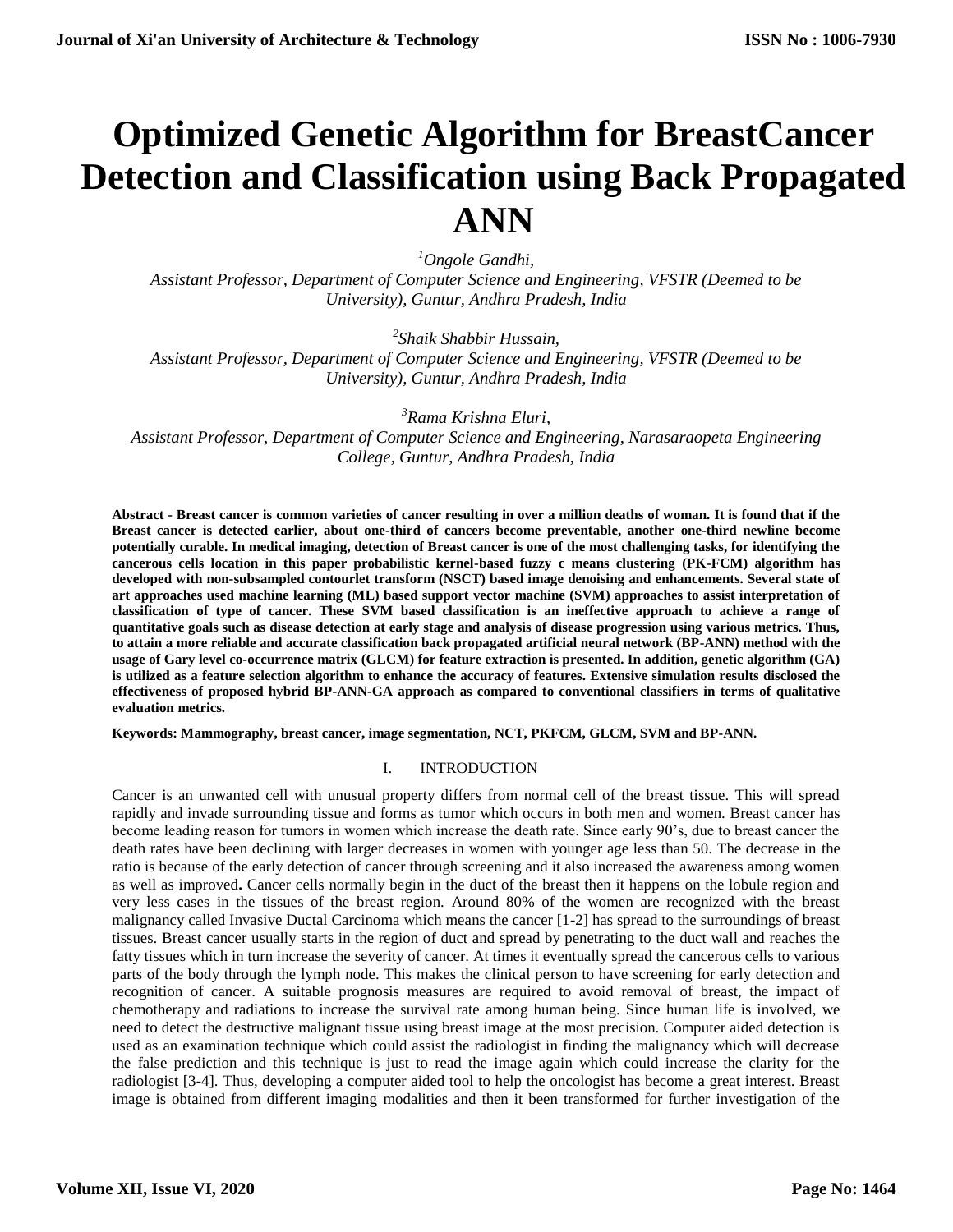image and to extract the features from the image. A women breast is specialized tissues that produces milk may consist of fatty tissues. An anomalous arrangement is created which multiplies and divide out of control which typically increases the start of the cancer [5-6]. Cancer in breast region begins in the gland cells and grows up to the milk ducts.



Fig. 1: statistics of breast cancer in India (http://www.breastcancerindia.net).

Fig. 1 shows the statistical information of breast cancer in India. Both men and women have breast tissue so it can happen but when it comes to the breast region most of them have a perception that women get breast cancer, so the discussion mainly focused on breast cancer in women. In India, around 3, 56, 256 women have been analyzed to have breast cancer.

Many researchers have addressed the issue of breast cancer detection from the past few years' later classification approaches also discussed and presented by several authors. A new breast cancer diagnostic system by employing PSO-SVM framework is presented in [7-9], where the PSO aimed at mitigating the simplification ability of the SVM classification by concurrently tackle the essential kernel constraint set and recognizes the majority discriminative characteristic feature separation. In scheming categorization accurateness, the object utility quantity of SVs and quantity of characteristic features are concurrently followed as deliberation. Principally, during a sequence of observed experiments on standard database, PSO-SVM organization not merely exploits the simplification presentation but too choose the majority revealing characteristic features. Author in [10-13] reviewed supervised deep learning (SDL) area of research, conceptual groups and analyzes various techniques. They have proposed two unconventional combinations; the primary is founded on SDL representation mechanism utilized for feature drawing out, while the subsequent utilizes the imperative drawing out method. The analysis is followed by a comparative evaluation of the algorithms are relative performance as measured by several metrics. They have concluded by highlighting the potential research directions, such as the need for rule extraction methods. The recognition scheme for classification of tumor lesions appearing in mammographic X-ray images is addressed in [14-17]. GA utilized FSS is defiant from clamor up to a definite stage and categorization rate is enhanced for GA used FSS method. FCM has separation the huge amount contour group clusters such that the level of alliance is burly for the features inside the similar groups and weedy for the features in dissimilar groups. GA explored the important contour features by concerning the magnificence of usual dispute. Utilizing three operatives like imitation, crossover and mutation, GA can choose important feature division. However, due to lack of accurate detection, efficient extraction of features and classification accuracy, conventional breast cancer diagnosis systems failed to produce acceptable outcome. In [18], authors investigated the proliferative action of bosom tumors, which was routinely evaluated by including of mitotic figures in hematoxylin and eosin recolored histology segments, was viewed as one of the most significant prognostic markers. In any case, mitosis checking was difficult, emotional and may experience the ill effects of low between onlookers understanding. With the more extensive acknowledgment of entire slide images in pathology labs, programmed image examination has been proposed as a possible answer for these issues. In [20], authors innovated hybrid ANN-based approach for breast cancer detection and classification using non sub-sampled shearlet transform with modified probabilistic FCM clustering algorithm for improved performance over existing ML-based approaches. However, no feature selection algorithm is applied in [20] and it needs to further improve the accuracy of hybrid ANN model. Therefore, this article presents optimized GA using BP-ANN with NSCT and PK-FCM. Additionally, GLCM also utilized for feature extraction.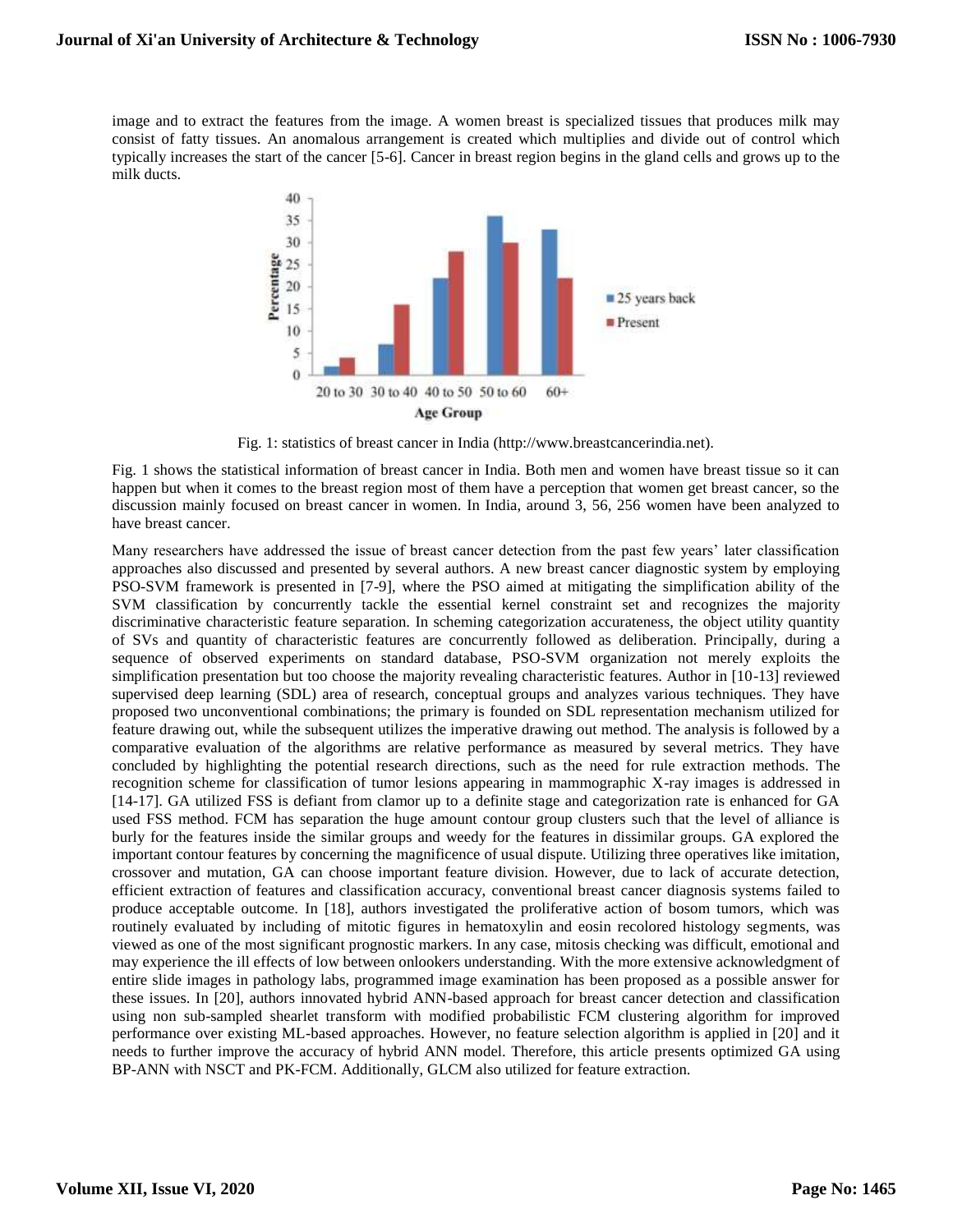To achieve this extensive research goal, specific objectives are set. The research objectives of this paper comprise of the following components.

- Implementation of NSCT to mitigate the artifacts and any noise components present in the mammographic X-ray images while image acquisition.
- Next, PK-FCM is employed for detection of breast cancer effectively with exact region of interest (ROI) extraction and feature extraction is done by utilizing GLCM approach with additional feature selection using GA.
- Finally, BP-ANN is applied to classify whether the patient is normal or abnormal then form abnormal the type of cancer is classified as benign or malignant.

Rest of the paper is planned as following Section 2 deals about the detailed architecture of proposed methodology with detailed operation of segmentation, feature extraction, feature selection and classification. Section 3 deals about results and discussion with comparison to the state of art methods using quantitative metrics. Section 4 deals about the conclusion and future enhancements of proposed methodology followed by bibliography.

## II. PROPOSED METHOD

Figure 2 shows the proposed method of breast cancer detection and classification process. Initially query image applied from image acquisition unit, and then it is applied to preprocessing stage. Here, by using NSCT to remove the artifacts and noises and performs the image enhancement. Then PKFCM clustering applied for breast cancer detection and effective ROI extraction. Then by using the GLCM feature matrix to achieve the features and create the database using features. Then by applying the BP-ANN classification methodology to detect the normal and abnormal stage of cancer, at the same time type of classification also recognized.



Fig. 2: Proposed methodology.

2.1 Image Preprocessing

Images are generally infected by noise. Usually, noise is nothing, but the unwanted by-product occurred during Images are generally infected by noise. Usually, noise is nothing, but the unwanted by-product occurred during<br>image capture. In general, noise occurs due to various reasons likes imperfect instruments, problems with the d acquisition process and interfering natural phenomena. Furthermore, noise is introduced by transmission errors and acquisition process and interfering natural phenomena. Furthermore, noise is introduced by transmission err acquisition process and interfering natural phenomena. Furthermore, hoise is introduced by transmission errors and<br>compression. The various types of noises are salt and pepper, impulse valued, spike, random, data drop out independent noise. These clamors are happened because of the sharp and unexpected changes of image sign and **n** residue particles in the image obtaining source or over warmed broken segments. nors a<br>btaini **oroke s**<br>**s** instrunt duct oc

In pre-processing stage, the breast is partitioned in order to improve the search for abnormalities without undue influence from the background of the mammogram and some filtering or cropping is accomplished in order to **on** improve the quality of the of the image and to reduce noise. Pectoral muscle is a portion of Mammogram similar to danse is used as the pectoral muscle is a pecessary before searching any abnormalities in dense tissues; hence, removal of the pectoral muscle is necessary before searching any abnormalities in Mammogram. Mammograms contain some labels; those are equipment name, hospital name and mammographic Mammogram. Mammograms contain some labels; those are equipment name, hospital name and mammographic<br>view which do not give any details regarding abnormalities. Hence, they are removed by keeping the largest area in the Mammogram after NSCT thresholding and labeling the connected components. as<sup>1</sup>

NSCT role in preprocessing:New multilevel and multidirectional transform called NSCT, is developed efficiently to **on**  analyze the images with anisotropic features and various noise. The important characteristics or mathematical properties of NSCT are well localized, and they support the parabolic scaling, exhibit highly directional sensitivity, spatially localized and optimally sparse. The diagrammatic representation of NSCT is shown in Figure 3. It is mainly implemented, to overcome the disadvantages of wavelet transforms and NSST, which is not efficient, when dealing with the multidimensional images with edges and it also captures the merits of the curvelet and contourlet transforms.

NSCT frameworks are produced by utilizing one single capacity which is widened by an illustrative scaling and a shear grid and deciphered in the time space, and consequently they structure a relative framework. Contourlets are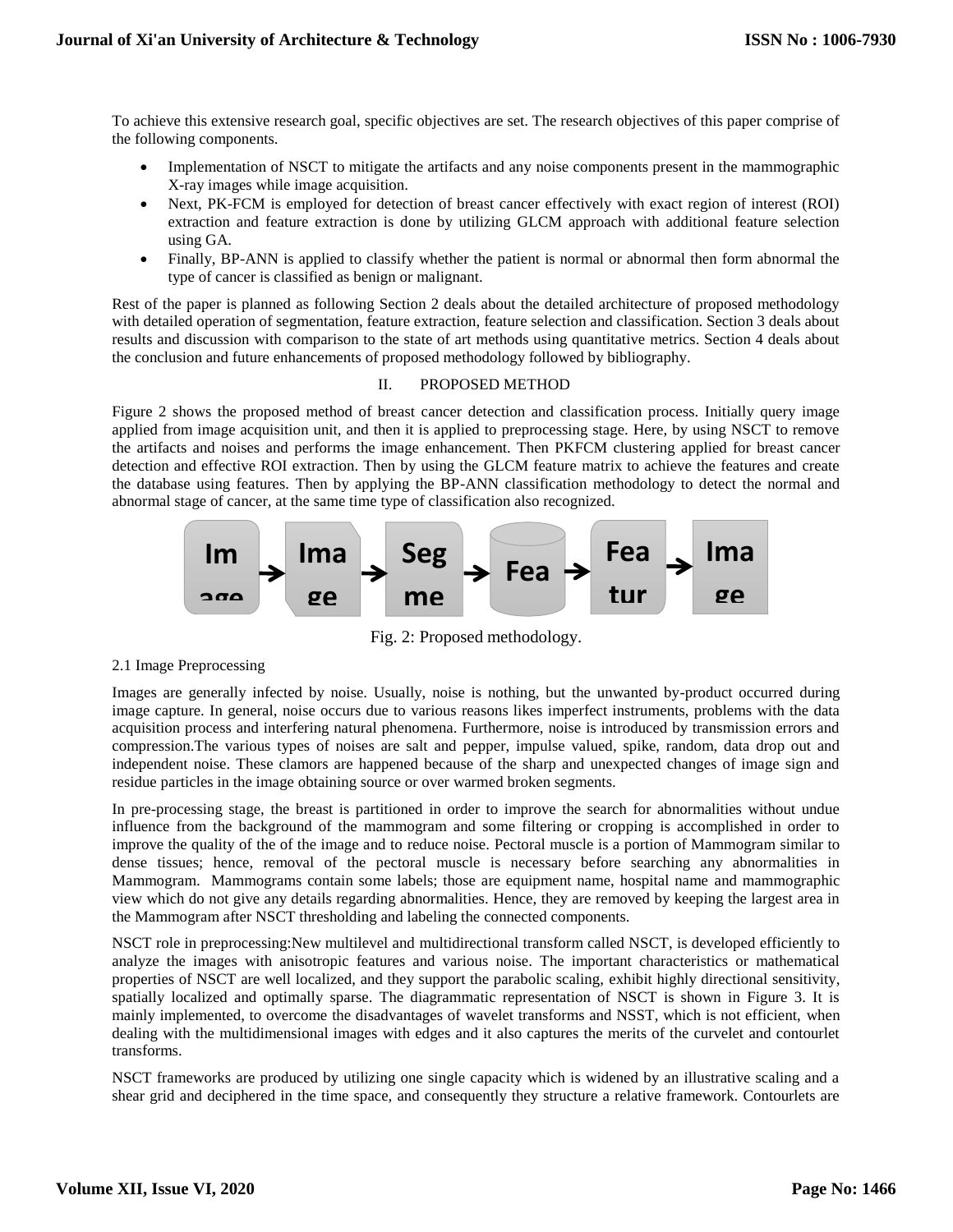generated by applying three operations namely dilating, shearing and translating on a fixed generating function or on mother Contourlets. The exceptionally directional affectability of the shearlet change and its almost ideal estimate properties lead to the enhancements in many image handling applications. Moreover, Contourlets has completely analyzed the singular structures of piecewise smooth images and exactly, it computes the Contourlets coefficients, which is based on a multiresolution analysis. Henceforth, Contourlets structures a tight edge of very much restricted waveforms, at different scales and headings, and is ideally meager in speaking to images with edges. As a result, the Contourlets transform provides several advantages then conventional preprocessing methods.



Fig. 3: NSCT operation.

NSCT is the combination of non-subsampled directional filter bank (NSDFB) and non-subsampled pyramid (NSP). By utilizing those contourlets in NSCT maintains the same size for each DFP and pyramid of original input image. NSP contains Laplacian pyramids for denoising the errors. DFB is the shift invariant filter bank; this is effectively used for image enhancement. The perfect data reconstruction achieved by

$$
H_o(z)W_o(z) + H_1(z)w_o(z) = 1
$$
 (1)

Where  $H_0(z)$  is the frequency response of NSP,  $W_0(z)$  is the levels of NSP,  $H_1(z)$  is the frequency response of NSDFB and  $W_0(z)$  is the directions of NSP.

## 2.2 Segmentation and ROI extraction

PKFCM clustering algorithm efficiently overcomes the geometric allied problem in FCM algorithm, but due to the absence of efficient spatial information, FCM is sensitive to noise. In the proposed PKFCM algorithm, spatial information is incorporated in the form of kernel function which does not produce considerable effect on noise. Generally, the neighborhood pixels are highly correlated in spatial domain. Therefore, if the segmentation algorithm fails to incorporate the relationship between the neighborhood pixels, the performance of the algorithm would be minimized because of noise. To circumvent this shortcoming, in the proposed algorithm local neighborhood information is integrated in the similarity measure of objective function

The objective function of the proposed algorithm is defined as

$$
J_{PKFCM} = \sum_{i=1}^{C} \left( \sum_{k=1}^{n} \mathbf{U}_{ik}^{m} || \varphi_{L}(x_{k}) - \varphi_{L}(v_{i}) ||^{2} \right)
$$
(2)

The membership function  $U_{ik}$  is updated as

$$
U_{ik} = \frac{1}{\sum_{j=1}^{c} \left(\frac{D_{ik}^2}{D_{jk}^2}\right)^{1/(m-1)}}\tag{3}
$$

Where m is the fuzzy coefficient, and  $D_{ik}$  is the similarity measure which is given as

$$
D_{ik} = ||\varphi_L(x_k) - \varphi_L(v_i)||^2
$$
 (4)

Generally, c numbers of membership values are to be computed for the pixel under consideration while clustering an image into c clusters. Segmentation is achieved by assigning the pixel to any cluster i for which it possesses high membership value. From this, one can deduce that the segmentation results rely on the similarity measure which is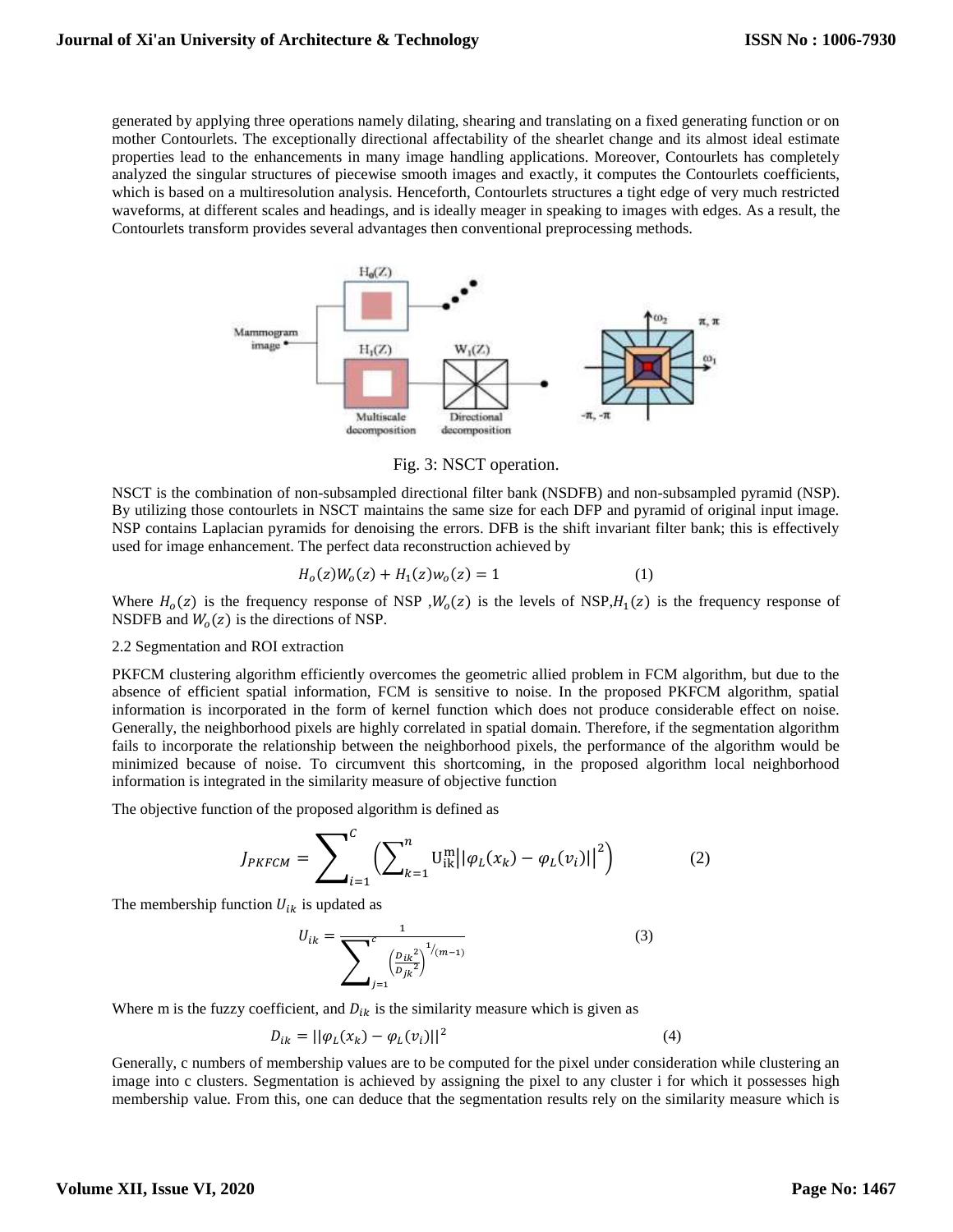utilized to calculate the membership value. Therefore, in the proposed algorithm novel spatial neighborhood information is incorporated in its similarity measure to overcome the effect of noise. Incorporating spatial neighborhood information in the similarity measure results in

$$
D_{ik} = ||\varphi_L(x_k) - \varphi_L(v_i)||^2 g_{ik}
$$
 (5)

In above equation the term  $g_{ik}$  indicates the spatial information and is defined as

$$
g_{ik} = (1 - \beta H_{ik})
$$
\n<sup>(6)</sup>

Here,  $H_{ik}$  indicates spatial function for ROI, and  $\beta \epsilon [0,1]$  is neighborhood attraction parameter that controls the significance of neighboring pixels on center pixel  $x_k$ . The value of  $\beta$  between 0 and 1 indicates the influence of neighboring pixels on center pixel. If  $\beta$  value is 0, then the similarity measure tends to be that of PK-FCM algorithm without the above-specified spatial information.

The noise resistance capability of PK-FCM algorithm relies on the spatial function For any noisy center pixel  $x_k$ having large gray level difference with its neighboring pixel  $x_a$ , the spatial information  $H_{ik}$  computed will be large, and thus the spatial function in above Equation becomes small for all values  $\beta$  of other than zero. After the first iteration, the noisy pixel  $x_k$  will be attracted to the cluster i to which its closest neighbor  $x_a$  belongs. If the value of  $H_{ik}$  remains to be high till the last iteration, despite being its dissimilarity, the center pixel  $x_k$  will be forced to cluster it is clear that after each iteration, the similarity measure of noisy pixels as well as other pixels in a window tend to a similar value, ignoring the noisy pixels. In this case, the gray level value of noisy pixel is large when compared to other pixels within the window, but the spatial function  $g_{ik}$  incorporated balances their similarity measure. The spatial function thus eliminates the effect of noise in the clustering process

## Table 1: PK-FCM algorithm.

| Input: mammogram image, output: U cancer detected image                                   |
|-------------------------------------------------------------------------------------------|
| 1: for $t = 1$ : do                                                                       |
| 2: Randomly initialize membership matrix $U_{ik}$ on input image I                        |
| 3: Compute the spatial neighborhood information using Equation (5)                        |
| 4: Compute the probability similarity measure using Equation (4)                          |
| 5: Compute the updated membership value using Equation (2)                                |
| 6: Update objective function objective function $J_{PKFCM}$                               |
| $7:$ end for                                                                              |
| 8: return U if the membership degrees of each pixel of the image to different<br>clusters |

## 2.3 Feature Extraction

For successful detection and classification of breast cancer, the feature extraction stage is especially important. Since, the feature extraction techniques improve the performance of the system. Feature extraction is an important component that decides performance of classification. Feature extraction is also called as description. Description deals with the process of extracting attributes, which produce some quantitative information of interest, in order to differentiate one class of objects from another. When the input data used for manipulation is complex, then it is converted into the group of characteristics called feature vector. It is process of collecting image information such as color, shape, and texture. Features comprise the appropriate information of an image and it is used in the image processing task (e.g. searching, retrieval, storing).

In GLCM, the relevance of radius and angle are the most crucial input parameters. Several First Order Statistics (FOS) texture features like mean, variance, energy skewness and entropy and Second Order Statistics (SOS) comprises of GLCM, contains features such as contrast, correlation, cluster prominence, cluster shade, dissimilarity, homogeneity, sum average, sum of squares, difference entropy and sum entropy are to be extricated from the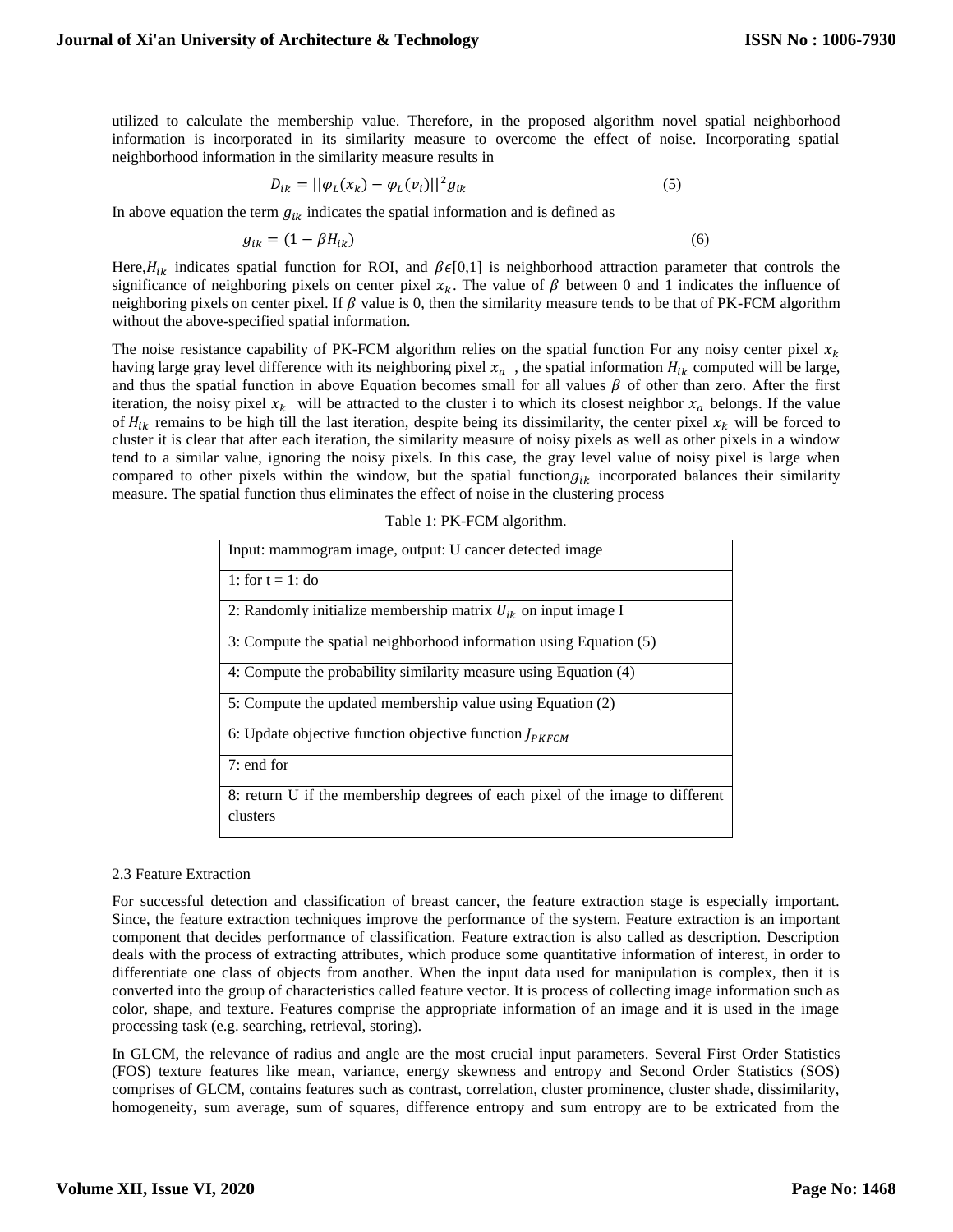segmented nodule. GLCM uses second order image statistics; it has an advantage that it considers the spatial properties. But it has limitation that it does not consider the primitive shapes. Hence, the performance of GLCM is amazingly effective in the classification of breast cancers compared to the other conventional features.

Texture measures based on FOS (or histogram based) are measured from the image pixel information and not considering the relationship between neighboring pixels. Intensity levels of the entire image are used in the texture analysis of histogram-based approaches. Several FOS based features includes mean, variance, average energy, skewness and entropy. Computation of histogram based gray level entails only single pixels. Histogram based method are easy to compute the gray level images. Using histogram-based features, the characteristics of the lung nodule can be found.

Spatial distribution of gray level images estimates the property of the image correlated to SOS which consider the correlation between pixels. The SO image histograms are defined by GLCM, which presents higher data concerning to periodicity; spatial dependency and inter pixel bond of gray level image. The GLCM is considered as the wellknown, commonly used statistical technique for extracting texture features. It computes not only the single pixel but also the neighborhood properties for extraction of features. Based on joint probability distributions of pixel pair, this method can be employed. GLCM depicts how frequently the pixels are positioned in the geometric location in relation with another pixel.

GLCM of image  $P(i, j)$ can be expressed as

$$
P(i,j) = count\left((P_{x,y,z}, v)(P_{x,y,z}, \alpha)\right)
$$
  
= j,  $\alpha \in \{1,2,3, \dots \dots \dots \dots \dots \dots \dots 26\}$  (7)

where v is the function which takes one voxel from 26 neighboring voxels according to the index  $\alpha$ ,  $P_{x,y,z}$  is the value of the voxel with xyz coordinates  $\alpha$  is the i<sup>th</sup> entry of the marginal probability matrix is achieved by the summation of the row of  $P(i, j)$ .

GLCM can be calculated from texture images using different values of  $\theta$  and d and these probability values create the co-occurrence matrix  $P(I, j, d |, \theta)$  as shown in figure 4. GLCM are considered for the orientations of  $0^{\circ}$ , 45°, 90 $^{\circ}$ , and 135 $^{\circ}$ ; distance d =1,2,3 and 4 are calculated.



Fig. 4: Distances and Orientations to compute GLCM.

## 2.4 Feature selection

Normally, mammogram image contains enormous information in miscellaneous form. The usage of such variant information leads to an increase in feature vector dimensions and computation and as a result, the classification accuracy of the system gets decreased. In order to avoid that, consistent features are considered for the classification by eliminating the redundant and irrelevant information. Feature selection is a task of selecting small number feature subset from the original feature set. It is obtained by eliminating the irrelevant and redundant features from the original feature list. This selected feature subset is given as one of the inputs to the classifier and with the help of this; the breast mammogram image is classified as normal or cancerous. In this work, statistical texture features are extracted from each decomposed ROI. Statistical texture features are primary and are frequently used in medical image analysis. Here, GA is employed to find the optimal feature subset from statistics texture features. In this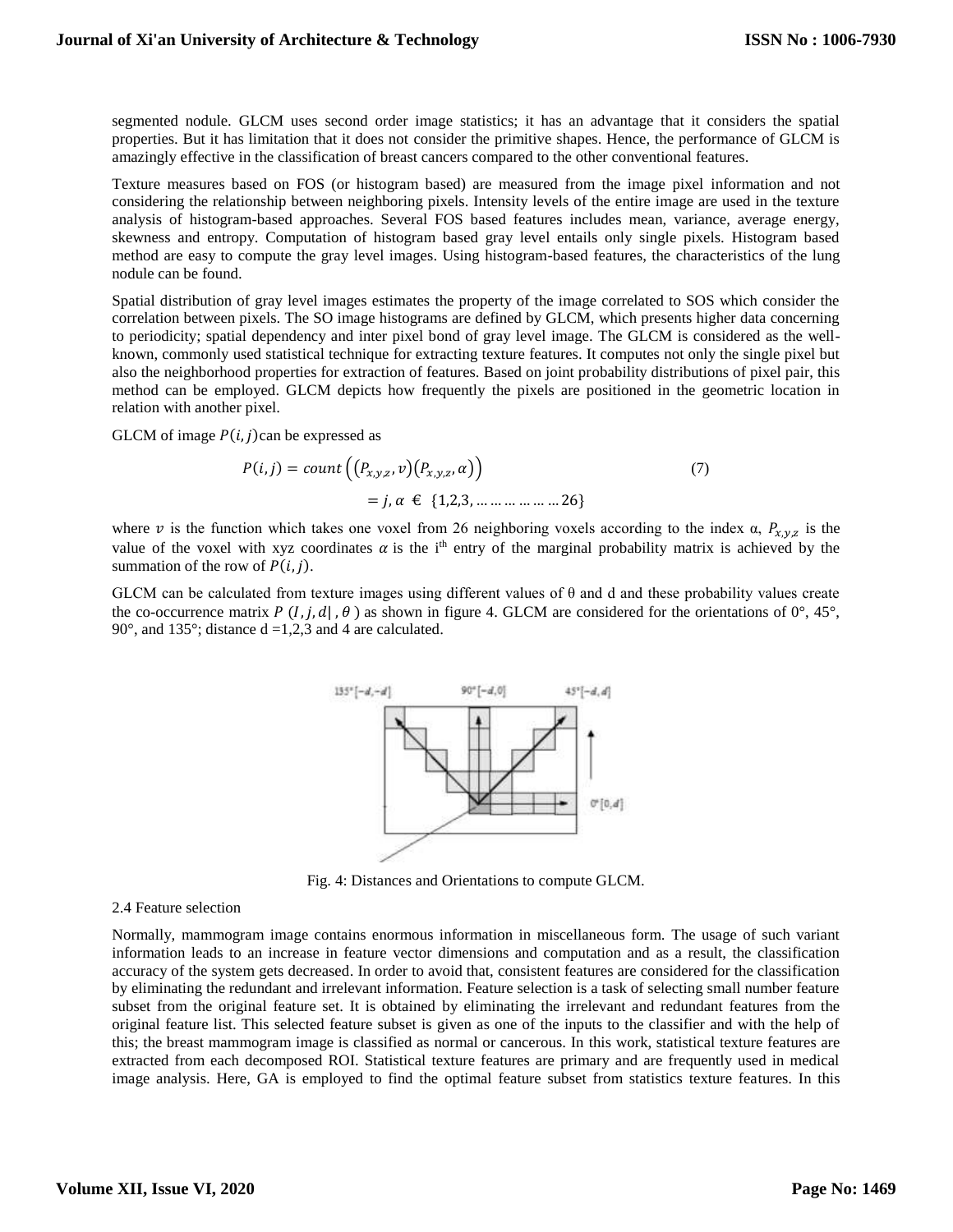research work, GA is applied to select the optimal features with the help of the tournament selection method and the size of the tournament is 2.

The input value assigned for population size, initial population type and the number of generations is 20, bit string and 20 respectively as represented in Figure 5. Then the uniform mutation and arithmetic crossover operations are performed, and the probability of mutation and the probability of crossover are 0.1 and 0.8 respectively by using the fitness evaluation. The feature selection measure such as information gain, gain ratio, gain index results in over fitting problem. Whereas the solution satisfies Genetic algorithm is naturally inspired one and provide a stochastic optimization with existed criteria. GAs use probabilistic transition rules rather than deterministic rules over its selection. As the genetic algorithm is a stochastic optimization method, the genes of the individuals are usually initialized at random mutation. Genetic algorithms operate on a population of individuals to produce better and better approximations. They use processes of selection, cross-over, and mutation to get to optimal solutions. The subsets of variables selected by genetic algorithms are generally more efficient than those obtained by classical methods of feature selection, with large features. When compared with other feature selection techniques, genetic algorithm results in better performance, can manage data sets even with few features and GA itself a parallelized algorithm to further speed up the feature selection process.



Fig. 5: Feature selection by using GA.

# 2.5 Cancer classification

Cancerclassification consists of training and testing phases as shown in Figure 6, in training phase thousands of images are trained using GLCM based GA selected features. In the testing phase, the query image features are extracted using GLCM based GA approach and then applied to BP-ANN. One of the most boundless NN models is the back-propagation model. The BP model incorporates five primary stages as shown in figure 7. Those are input layer, hidden layers, output layer, error computation and back propagated output layer. In the wake of choosing the system weights arbitrarily, the back-spread computation is locked in for figuring the necessary modifications. Back Propagation calculation feed forward ANN algorithm works well for feed-forward systems with ceaseless yield. In this system, the neurons are organized in layers and direct their signs the forward way. The mistakes delivered are spread the regressive way. The system gets the contribution by neurons of the info layer. The system output is given through the neurons on the feed backed output layer. Here, the system involves of one or, more than likely progressively moderate hid layers. Directed learning is used in the Back-Propagation algorithm for example. The cases of information and furthermore the yield to be determined is outfitted to the algorithm. The mistake during the contribution with the figured yield is processed. The system is qualified with irregular weights and after that the weights are receptive to accomplish fewer mistakes. The system will be immaculate when the blunder is less. In the back-propagation algorithm, the edges and weights are adjusted each time a model is introduced, with the end goal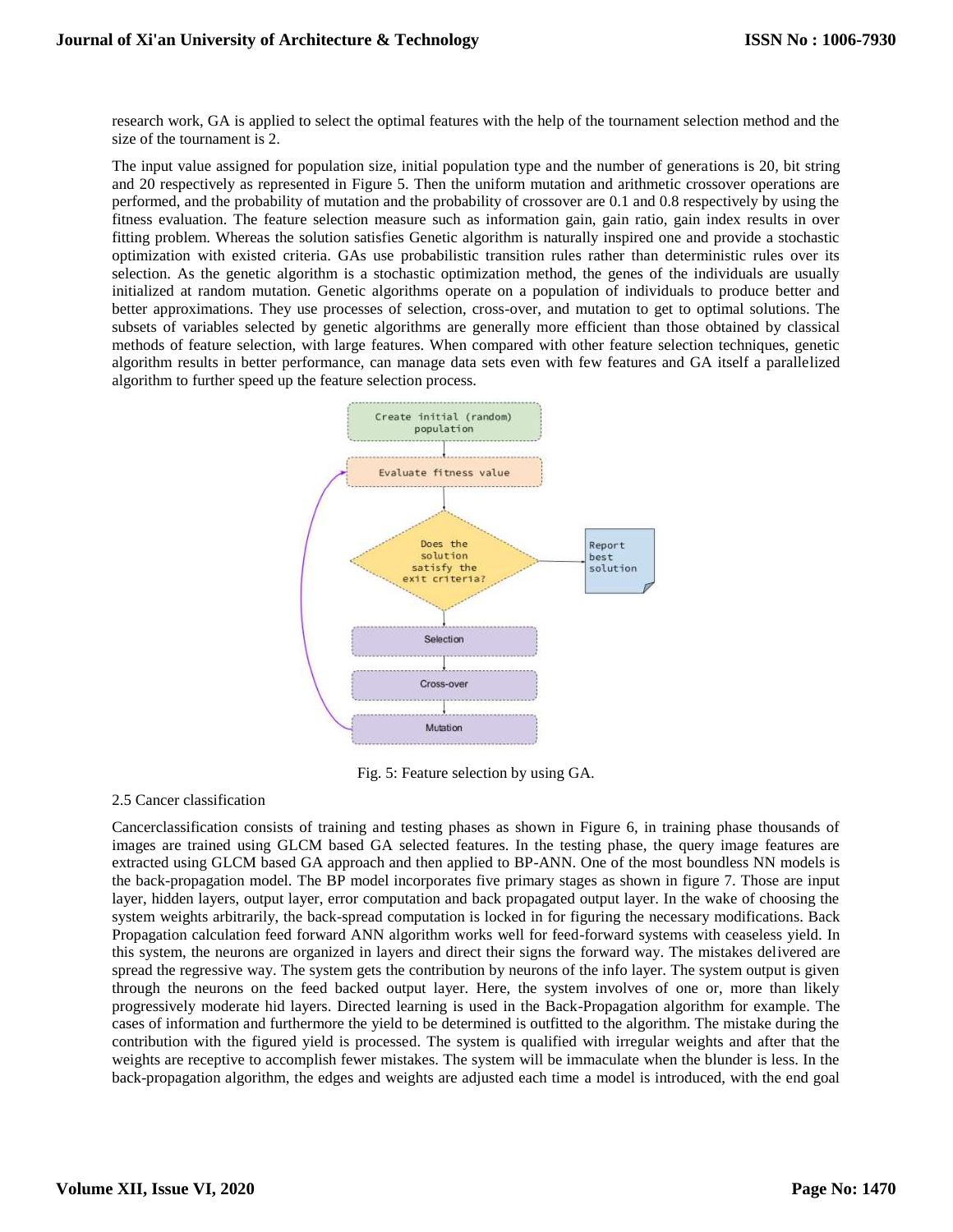that the blunder dynamically diminishes. The input layer neurons have a steady weight and the weights have been assigned in the output and the hidden layer neurons by randomly choosing the weights.



Fig. 6: Detailed architecture of Breast cancer detection and classification. **R**

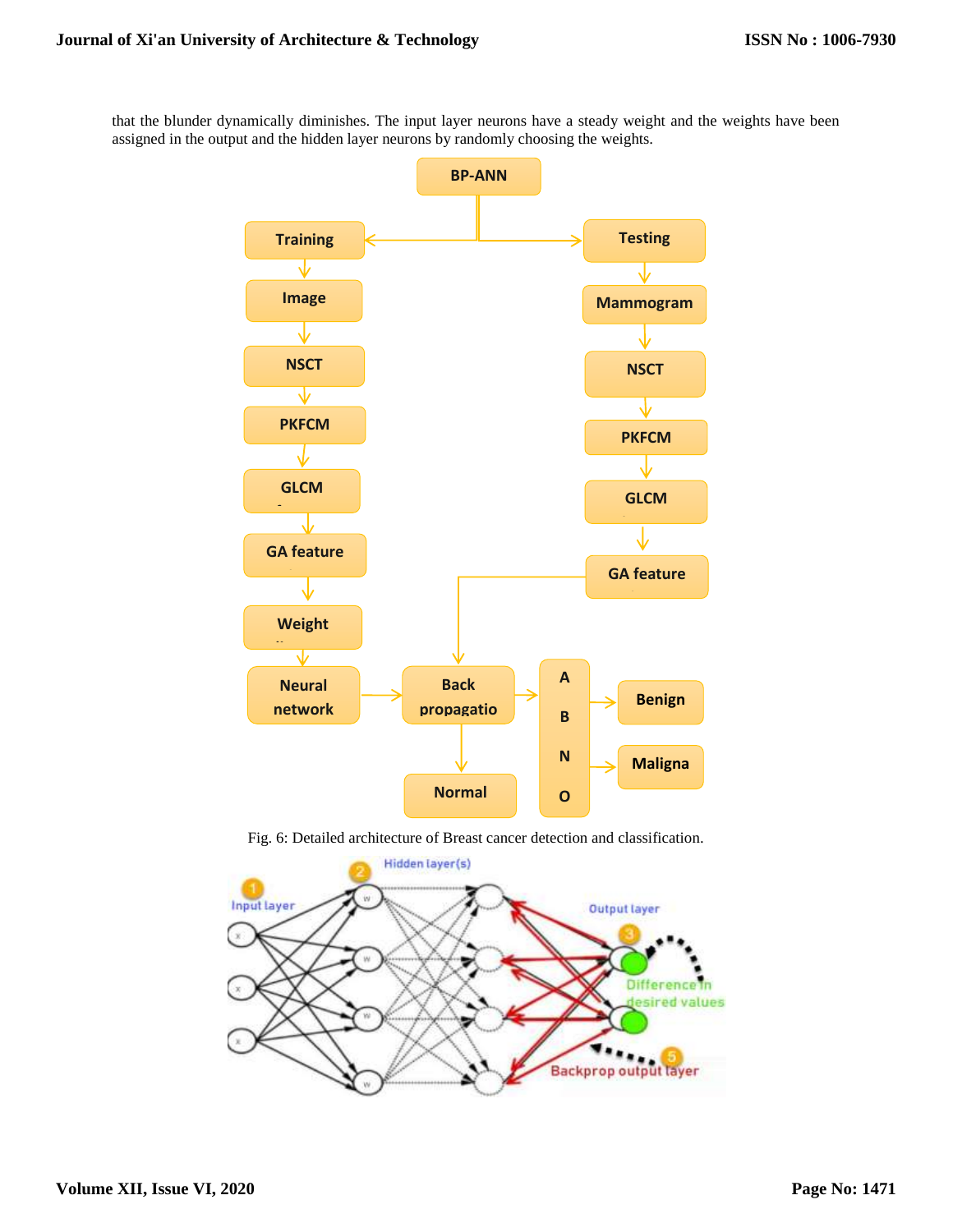# Fig. 7: back propagated ANN.

The BP-ANN is as a rule generally utilized in clinical image identification and acknowledgment. Contrasted with a few traditional image acknowledgment techniques, utilized for the examination of mammograms, or utilized for the partition of tumors into favorable and threatening, the neural system-based strategies have high acknowledgment precision and less processing time. Trials show that the neural system troupe can accomplish a high pace of ID as well as a low pace of bogus negative ID, for example a low pace of assessing malignant growth cells to be ordinary ones. While making a useful model of the organic neuron, there are three essential segments of significance. To begin with, the neurotransmitters of the neuron are demonstrated as loads. The quality of the association between info and a neuron is noted by the estimation of the weight. Negative weight esteems reflect inhibitory associations, while positive qualities assign excitatory associations. The following two parts model the genuine action inside the neuron cell. A path summarizes all the sources of info adjusted by their individual loads. This action is alluded to as direct mix. At last, an actuation work controls the abundancy of the yield of the neuron. A satisfactory scope of yield is ordinarily somewhere in the range of 0 and 1, or - 1 and 1. The result is 0 indicated as Normal mammogram image with no cancer. The result 1 indicates benign type of breast cancer, whereas result -1 indicates malignant type of breast cancer.

## III. RESULTS AND DISCUSSION

## 3.1. Dataset

The Mammographic Image Analysis Society (MIAS) is an association of UK inquiries about gatherings inspired by the comprehension of mammograms and has created a database of computerized mammograms. Movies taken from the UK National Breast Screening Program have been digitized to 50-micron pixel edge with a Joyce-Loebl examining microdensitometer, a gadget straight in the optical thickness run 0-3.2 and speaking to every pixel with a 8-piece word. It additionally incorporates radiologist's "truth"- markings on the areas of any variations from the norm that might be available. The database has been decreased to a 200-micron pixel edge and cushioned/cut with the goal that all the images are 1024×1024. Mammographic images are accessible by means of the PEIPA at the University of Essex. The accomplishment of the proposed strategy is controlled by the degree to which potential anomalies can be separated from comparable to mammograms dependent on investigation of their image. The MIAS Database is utilized to assess the proposed procedure. Total 425 mammographic images are adopted for this experiment analysis where 150 of malignant, 150 of benign and 1250 of normal mammographic X-ray images with the consideration of patient mean age around 35.6year and ranging from 18 to 81. The breast grazes assortment from 2mm to 20mm in mass and several patients contain several grazes whereas some other patients might have merely one. Figure 6 shown the sample dataset images of each size  $1024 \times 1024$  as shown in figure 8



Figure 8. Sample dataset images (a) Benign tumor. (b) Malignant tumor. (c) Normal.

## 3.2. Evaluation criteria

For valuation of classification outcomes, we utilized three qualitative metrics such as specificity, accuracy and sensitivity. The accuracy can be defined as out of certain random test cases, how many outcomes give the perfect classification output. The sensitivity is defined as individual classification accuracy, how much the method is sensitive towards the malignant and benign cancers. And specificity is defined as the how much accurately the location of tumor is recognized.

$$
Accuracy = \frac{TP+TN}{TP+FP+TN+FN}
$$
 (8)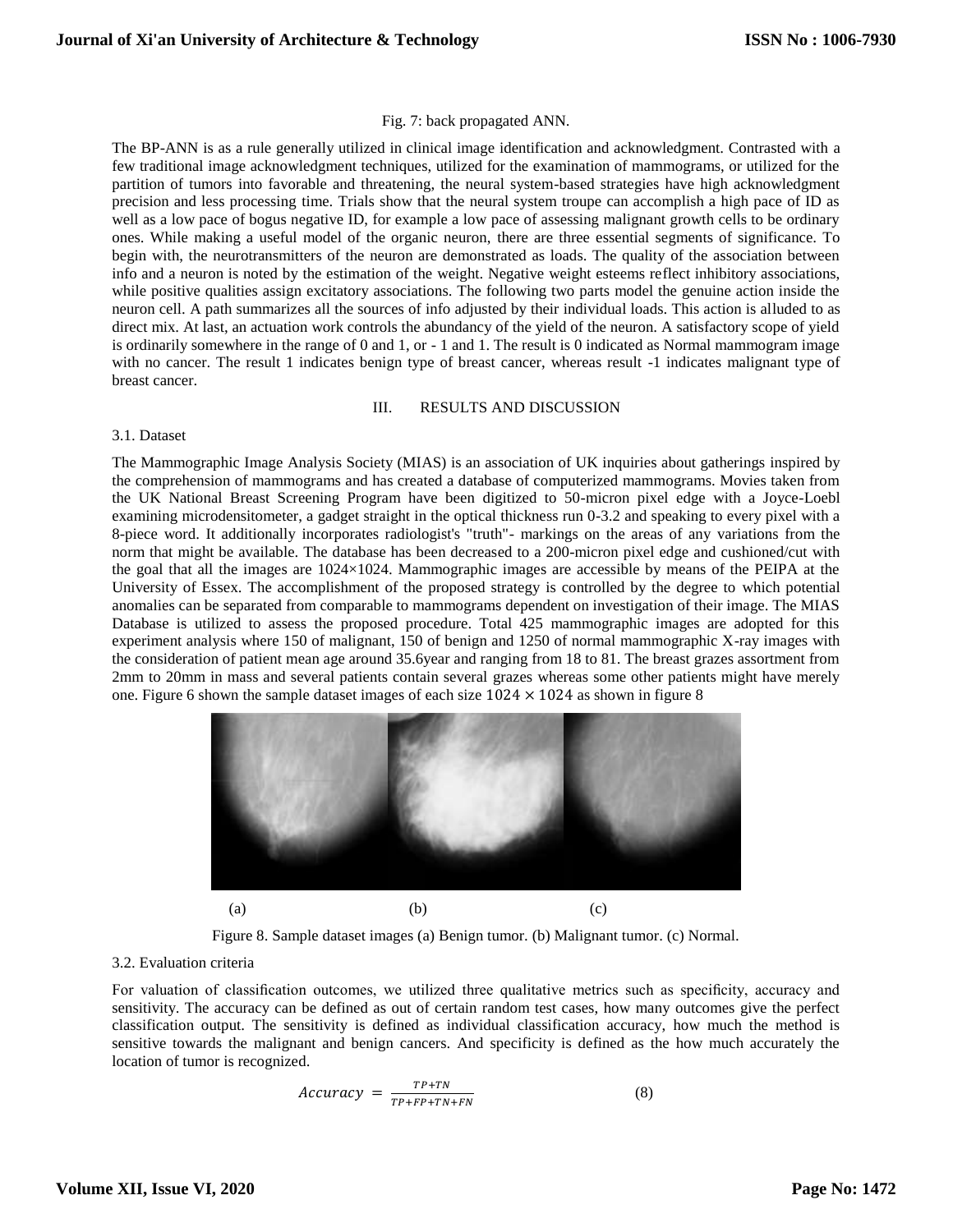$$
Specificity = \frac{TN}{TN + FP}
$$
 (9)

$$
Sensitivity = \frac{TP}{TP+FN}
$$
 (10)

$$
precision = \frac{TP}{TP + FP}
$$
 (11)

where  $TP$  conveys the amount of test cases properly recognized as malignant,  $FP$  conveys the amount of test cases improperly recognized as malignant,  $TN$  conveys the amount of test cases properly recognized as benign and  $FN$  is conveys the amount of test cases improperly recognized as benign.

| Method             | Accuracy (in $\%$ ) | $F1$ -score | Specificity (in %) | Sensitivity (in %) |
|--------------------|---------------------|-------------|--------------------|--------------------|
| <b>SVM</b> [17]    | 76.09               | 0.65        | 75.51              | 77.40              |
| <b>MK-SVM</b> [18] | 80.01               | 0.71        | 79.18              | 80.72              |
| <b>KNN</b> [16]    | 80.42               | 0.78        | 80.18              | 81.81              |
| Decision Tree [19] | 81.20               | 0.84        | 80.72              | 82.26              |
| Hybrid ANN [20]    | 95.91               | 0.954       | 95.81              | 96.34              |
| <b>Proposed</b>    | 96.57               | 0.963       | 96.77              | 97.29              |

Table2. Performance of quality metrics using existing and proposed hybrid BP-ANN-GA model.



Figure 9. Comparison graph of proposed and existing methodologies with specificity and sensitivity.

In the training procedure, network limits were attuned by the preparation slaughter and after that the justification dataset would be utilized to check the matching amount of the attuned system. The matching curvatures of system depend on network testing slaughter and training loss slaughter. In order to additionally calculate the planned technique, we contrasted it with pair of NN-contained methods utilized in [14], [15]. For the categorization, we adopted SVM [17], multi-kernel SVM [19] and K-nearest neighbor (KNN) [16], CNN [13] and hybrid ANN [20] classifiers from the literature for comparison with the proposed hybrid BP-ANN-GA classifier model. Table 1 demonstrates that quality evaluation criteria of existing and proposed classifiers, where proposed hybrid BP-ANN-GA classifier outperforms the conventional SVM, MK-SVM, CNN and even that of hybrid ANN classifiers to distinguish the benign and malignant from the mammographic X-ray images. Figure 9 and Figure 10 represents the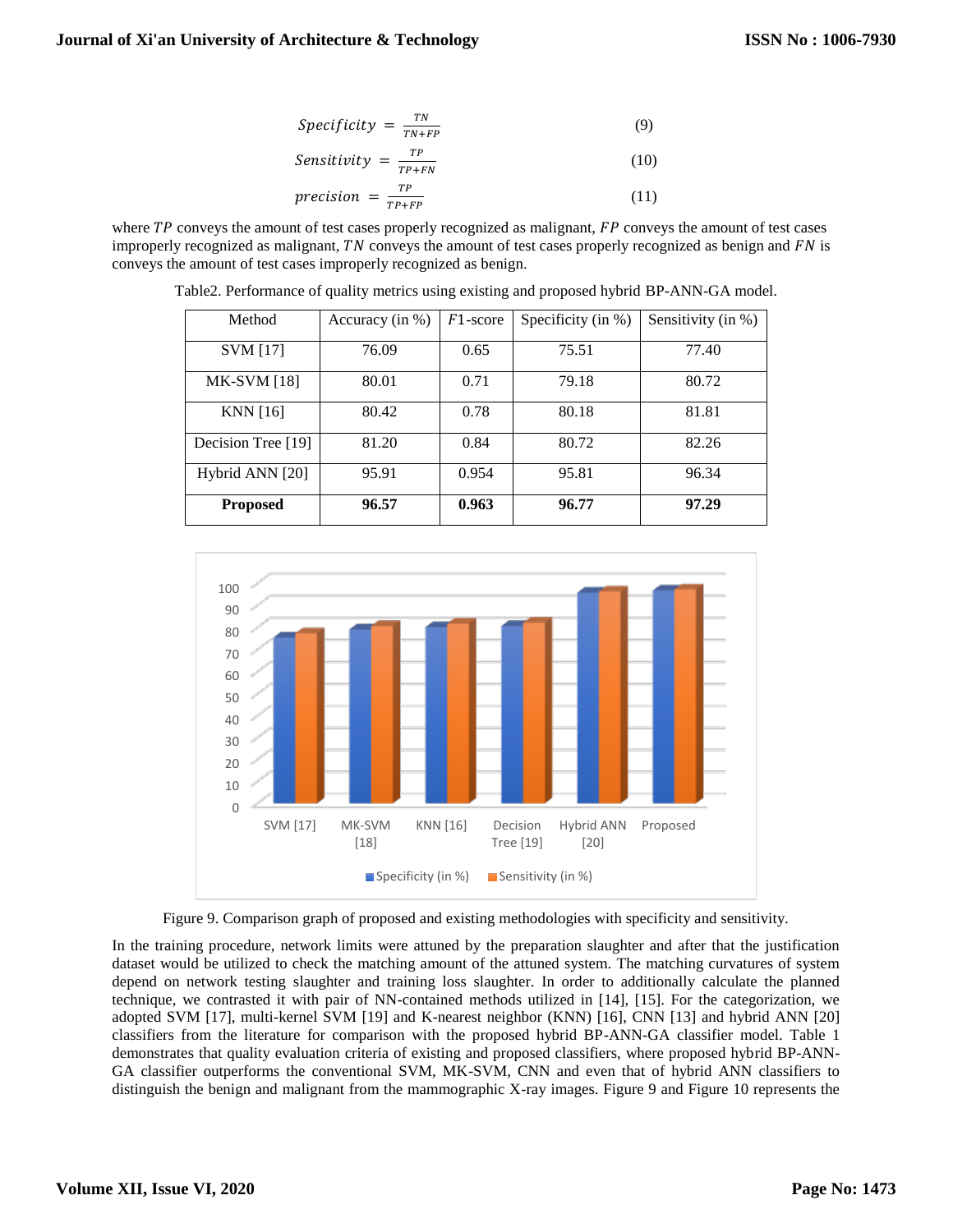graphical representation of different comparison schemes in contrast with proposed method using the quantitative parameters such as accuracy, specificity, and sensitivity, respectively.



Figure 10. Performance of proposed hybrid BP-ANN-GA with accuracy and F1-score.

## IV. CONCLUSION

In this paper a new method for breast cancer detection and classification has been presented as it results over a million deaths of woman. Initially, The NSCT based transformation methodology adopted for removal of noise and for image enhancements purposes. To overcome the drawbacks of FCM, an innovative PKFCM clustering algorithm has introduced for segmentation and ROI extraction, respectively. Then, after detecting the cancer cells from mammogram images, the features are extracted using GLCM filter. But to select the appropriate features to increase the classification accuracy GA algorithm has utilized effectively. For the classification of type of cancer and error resilient BP-ANN based deep learning methodology was developed, so the benign and malignant type of breast cancers classified with almost 97% accuracy. The qualitative evaluation was compared with several conventional approaches and proves that the proposed methodology has maximum accuracy.

## **REFERENCES**

- [1] Kaymak, Sertan, Abdulkader Helwan, and DilberUzun. "Breast cancer image classification using artificial neural networks." Procedia computer science 120 (2017): 126-131.
- [2] Singh, Anuj Kumar, and Bhupendra Gupta. "A novel approach for breast cancer detection and segmentation in a mammogram." Procedia Computer Science 54 (2015): 676-682.
- [3] Danala, Gopichandh, et al. "Classification of breast masses using a computer-aided diagnosis scheme of contrast enhanced digital mammograms." Annals of biomedical engineering 46.9 (2018): 1419-1431.
- [4] Jouni, Hassan, et al. "Neural Network architecture for breast cancer detection and classification." 2016 IEEE International Multidisciplinary Conference on Engineering Technology (IMCET). IEEE, 2016.
- [5] Abdel-Ilah, Layla, and Hana Šahinbegović. "Using machine learning tool in classification of breast cancer." CMBEBIH 2017. Springer, Singapore, 2017. 3-8.
- [6] Li, Xingyu, et al. "Discriminative pattern mining for breast cancer histopathology image classification via fully convolutional autoencoder." IEEE Access 7 (2019): 36433-36445.
- [7] Wang, Zhiqiong, et al. "Breast cancer detection using extreme learning machine based on feature fusion with CNN deep features." IEEE Access 7 (2019): 105146-105158.
- [8] Sebai, Meriem, Tianjiang Wang, and Saad Ali Al-Fadhli. "PartMitosis: A Partially Supervised Deep Learning Framework for Mitosis Detection in Breast Cancer Histopathology Images." IEEE Access 8 (2020): 45133-45147.
- [9] Saha, Monjoy, and Chandan Chakraborty. "Her2net: A deep framework for semantic segmentation and classification of cell membranes and nuclei in breast cancer evaluation." IEEE Transactions on Image Processing 27.5 (2018): 2189-2200.
- [10] Zhang, Xiaofei, et al. "Classification of whole mammogram and tomosynthesis images using deep convolutional neural networks." IEEE transactions on nanobioscience 17.3 (2018): 237-242.
- [11] Eltrass, Ahmed S., and Mohamed S. Salama. "Fully automated scheme for computer-aided detection and breast cancer diagnosis using digitized mammograms." IET Image Processing 14.3 (2019): 495-505.
- [12] Das, Asha, Madhu S. Nair, and S. David Peter. "Sparse representation over learned dictionaries on the riemannian manifold for automated grading of nuclear pleomorphism in breast cancer." IEEE Transactions on Image Processing 28.3 (2018): 1248-1260.